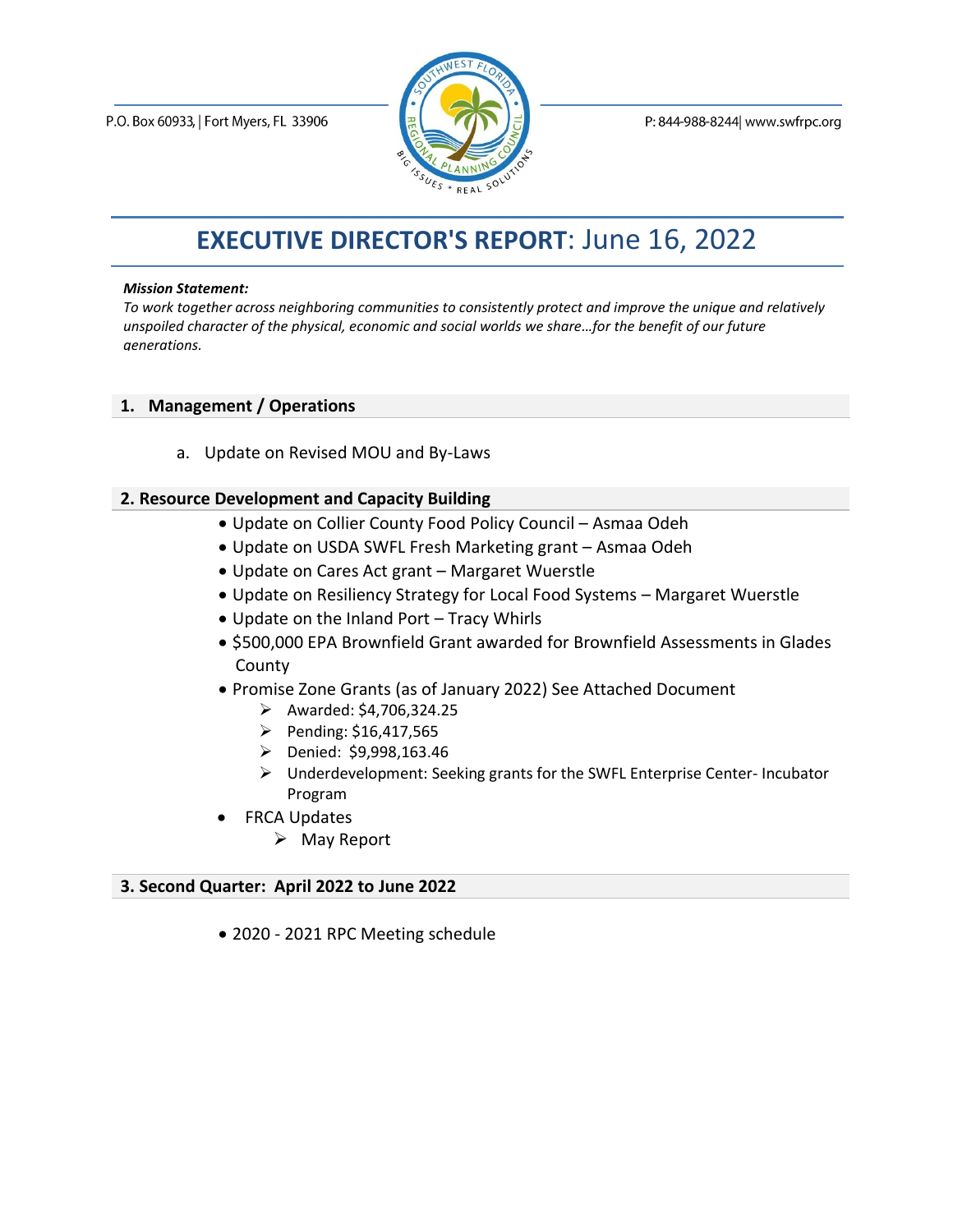#### **June 8, 2022**

- 1. Awarded (8/17/17): \$30,000- DEO 2018 Agriculture Sustainability for small to mid-sized growers in Promise Zone. Awarded to the SWFRPC
- 2. Awarded (2019) \$24,000 to Lee County Housing Development Corp. for Comprehensive Housing Counseling to residents including Immokalee residents from HUD.
- 3. Awarded (5/7/2018): \$30,000 DEO for food safety plans for small to mId-sized growers. Awarded to the SWFRPC
- 4. Awarded (8/08/18): \$206,545 EDA Disaster Supplemental for Development of new markets for small to mid-sized growers, branding and marketing campaign. Awarded to the SWFRPC
- 5. Awarded (4/25/18): \$600,000 EPA Brownfield assessment grant in Promise Zone. Awarded to the SWFRPC
- 6. Awarded \$24,921 HUD Comprehensive Housing Counseling Grant to the Home Ownership Resource Center of Lee County
- 7. Awarded \$1.4 Million to the National association of Latino Community Asset Builders from HUD Rural Capacity Building Community Development and Affordable Housing Program. Nonprofits and local governments can apply for technical assistance and loan funding for community and economic development projects as well as assistance with affordable housing development projects
- 8. Awarded \$100,000 over 2 years for a Food Policy Council Coordinator from NAco
- 9. Awarded (submitted 2/3/2020; awarded 7/2/2020) \$125,000 Legal Aid Society The **Education & Outreach Initiative (EOI) Project – General Component** will explain to the general public and local housing providers what "equal opportunity in housing" means and what housing providers need to do to comply with the Fair Housing Act. All services will be provided and available to residents of the FHIP service area which includes Hendry, Martin, Okeechobee, Palm Beach, and St. Lucie Counties. Grant period June 1, 2021 to May 31, 2022.
- 10. Awarded: (7/21/2020) \$400,000 EDA CARES ACT Invited for Regional Disaster Economic Recovery Coordinator to evaluate the Impacts of COVID 19 on the region and develop a recovery and resilience plan for the region.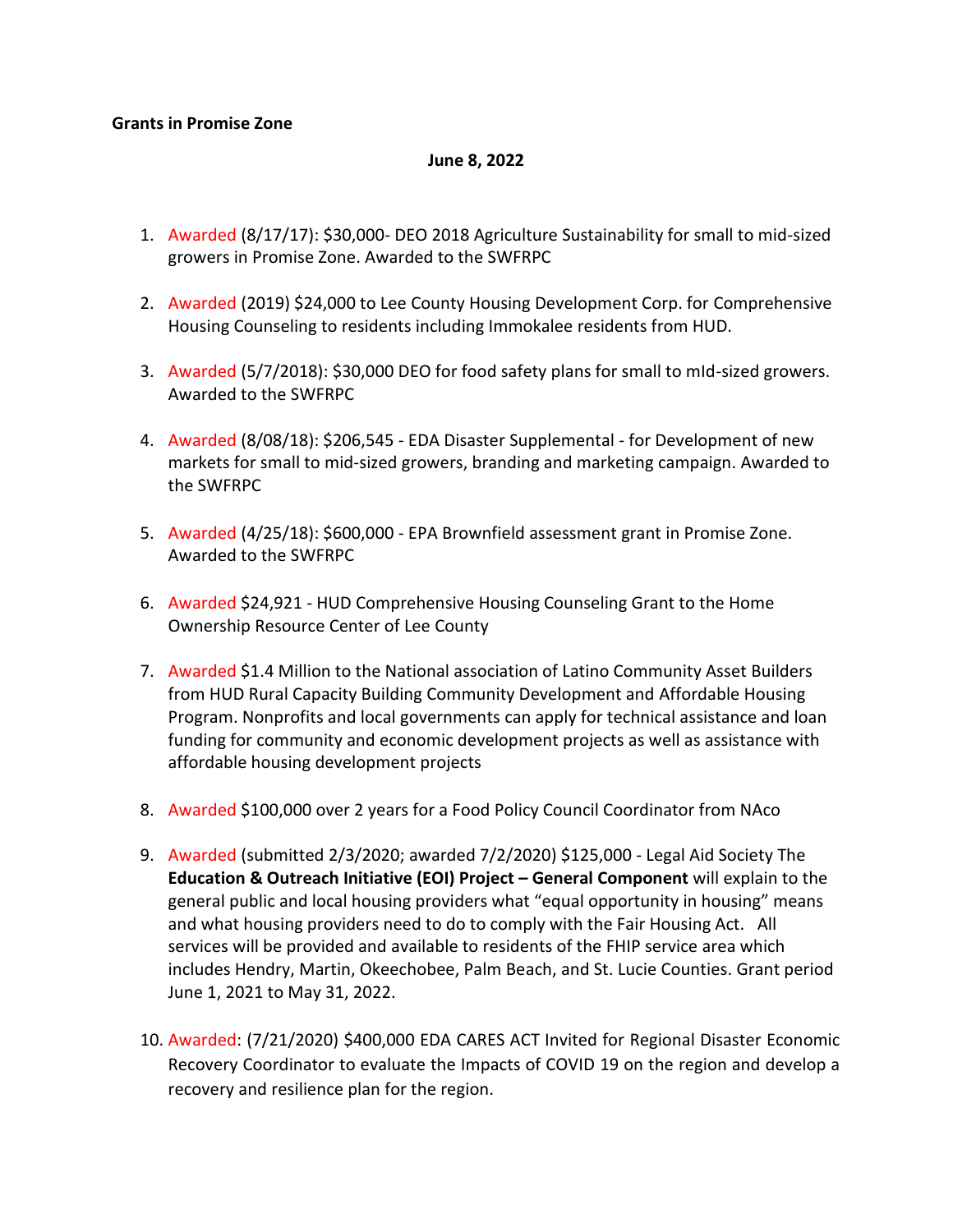- 11. Awarded: ( 4/7/2020) \$175,000 requested but \$160,432 was awarded Clewiston Water from Master Plan from Florida Fish and Wildlife Conservation Commission – Boating Improvement Program.
- 12. Awarded: \$350,000 An application was submitted in partnership with the University of Florida IFAS to the Department of Economic Opportunity CDBG-Mitigation Planning program requesting \$390,000 to develop a Resiliency Strategy for Local Food Systems in Southwest Florida. (Deadline 7/30/2020)
- 13. Awarded: \$3000 grant from CHNEP for Rebekah Harp to do the design work for their calendar
- 14. Awarded: SWFRPC, IFAS, Blue Zones, TREC submitted a \$752,426.25 USDA Regional Food System Partnerships Program grant to implement the trademarked SWFL Fresh Choose Local Choose Fresh regional brand to showcase SWFL food producers and their products through multiple marketing platforms. The brand will support the development of new markets for farmers, increase public knowledge of healthy, local food sources, and connect food producers to consumers. The Collier County Blue Zones provided a 16.9% match of \$108,926.25.
- 15. Awarded: \$500,000 EPA Grants for Brownfield Assessment in Glades County
- 16. Pending: 10/14/2021 The Affordable Homeownership Foundation, Inc. submitted a grant for housing counseling to HUD
- 17. Pending (10/14/2021) Lee County Housing Development Corp. submitted a grant to HUD for Comprehensive Housing Counseling to residents including Immokalee residents.
- 18. Pending: DRI-RR, Inc., a non-profit dedicated to providing rural communities with the skills and knowledge needed to revitalize submitted a grand to USDA Rural Business Development Grant Program in cooperation with Florida Main Street to offer services to four Florida communities, one of which is LaBelle, in order to provide each community with a Development Readiness Initiative (DRI) training and a Revitalization Roadmap at no cost to them.
- 19. Pending: (3/2021) \$11,000 The DRI training is a day-long on-site training created to help communities understand how COVID-19 has impacted their community and identify the available resources that each community can leverage. Through this training, the community will be able to identify a strategy for the creation of a locally-based economy that will support the quality of life necessary to retain families and professionals. Our end goal is to provide each community with the training and tools necessary to become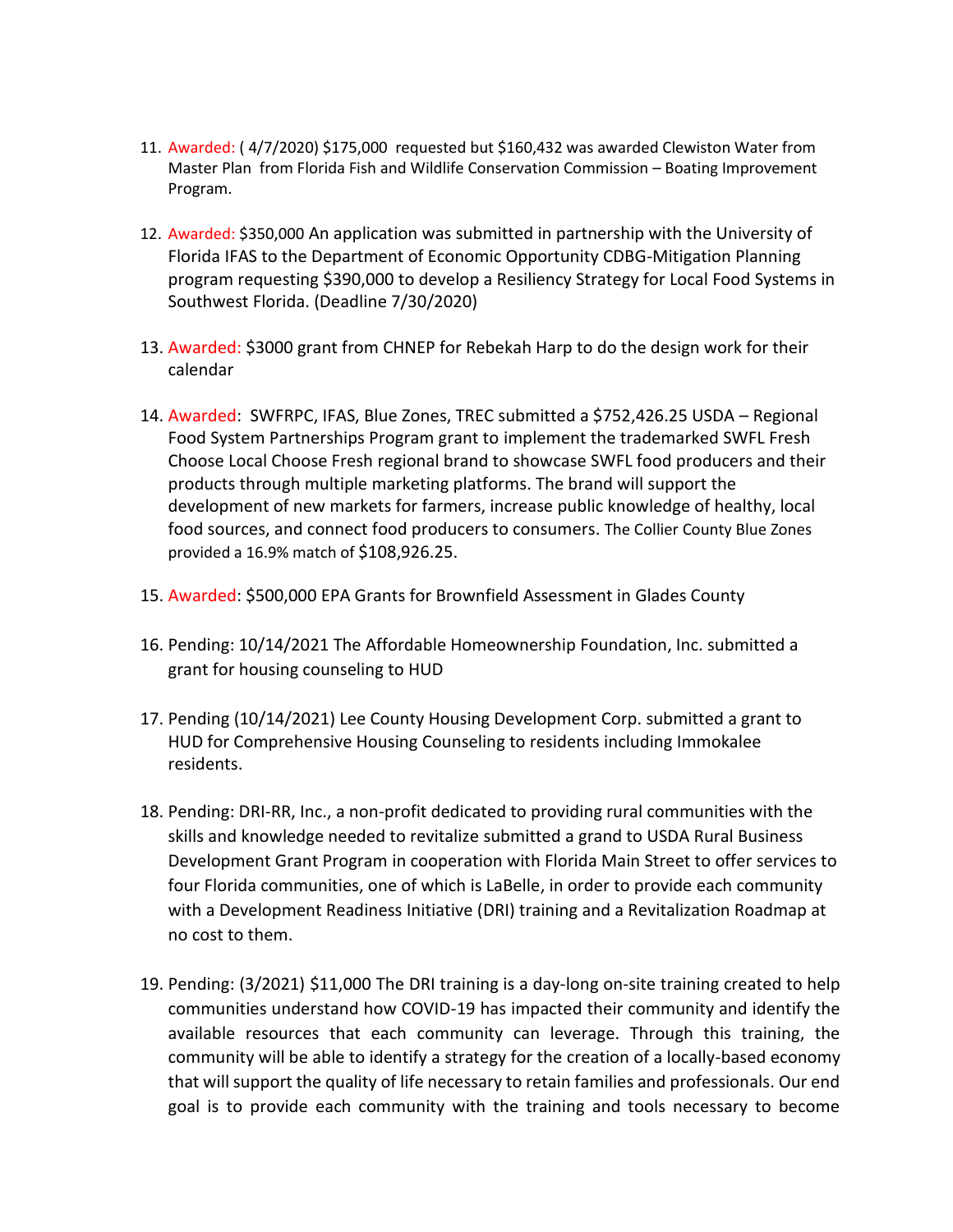proactive with private development, encouraging the right types of development and attracting necessary services. Additionally, the training will help identify what is necessary to master the Duration, Intensity, Rate, and Timing (DIRT) of development, utilizing private development to fulfill necessary and desired community amenities or services. Furthermore, the Revitalization Roadmap is a hybrid downtown and strategic plan, offering a set of implementable recommendations that will catalyze downtown revitalization. The final product is graphically rich and broken down into similar groups like the National Main Street Center's four-step approach to revitalization. The overall roadmap process will encourage the unification of residents' voices and rally support for improvements by all residents.

- 20. Pending (9/13/2021) \$13,874,000 Prepared and submitted an application for the City of Clewiston for the DEO CDBG- MIT- GIP Round II to make upgrades to the City's wastewater treatment facility and expand the WWTP capacity. Facility upgrades will include the installation of a new 300kw generator, the installation of bypass pumps, and the planning and installation of a new pump station. The Southwest Florida Regional Planning Council will provide administrative services that will include reporting, grant management, closeout, contract and deliverable monitoring, and distribution of funds.
- 21. Pending: Submitted:(9/14/2021) \$2,067,935 Prepared and submitted and an application to the Florida Department of Economic Opportunity Rebuild Florida CDBG-Mit- GIP Round II for the City of Clewiston to replace transmission line insulators and overhead ground wires to increase the City's energy resiliency in the event of a major storm. The Southwest Florida Regional Planning Council will provide administrative services that will include reporting, grant management, closeout, contract and deliverable monitoring, and distribution of funds.
- 22. Pending (6/4/2020) \$125,000 request by Legal Aid Society of Palm Beach County, Inc for Hendry County from the Fair Housing Initiatives Program Education and Outreach initiative through HUD. ("The Fair Housing Project at Legal Aid is applying for an Education & Outreach Grant from HUD for the fiscal year 2022-23 in the amount of \$125,000.")
- 23. Pending: 9/25/2020 to the National association of Latino Community Asset Builders from HUD Rural Capacity Building Community Development and Affordable Housing Program. Nonprofits and local governments can apply for technical assistance and loan funding for community and economic development projects as well as assistance with affordable housing development projects.
- 24. Denied (6/17/19) \$1,000,000: Perkins Innovation and Modernization Grant program for Collier County Schools. The project title is Professional Careers in the New Economy (PCNE). PCNE will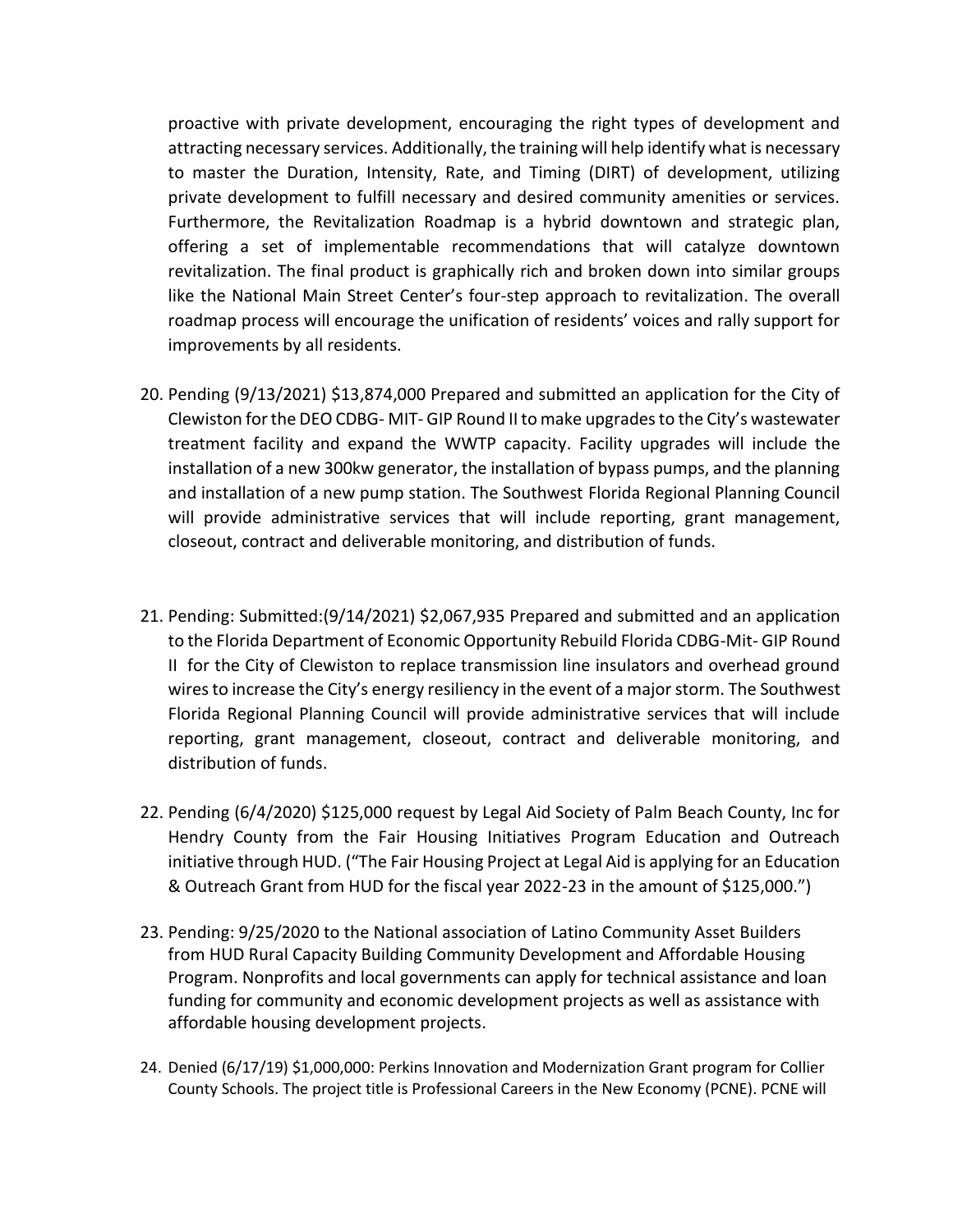focus on two of CCPS's highest-need schools: Immokalee Middle and Immokalee High schools. The goal of the project is to better prepare students for success in the workforce.

- 25. Denied (6/25/2019) Housing Authority of the City of Ft. Myers. The grant will provide funds for housing counseling advise to tenants and homeowners with respect to property maintenance, financial management and literacy.
- 26. Denied (6/4/2019) Goodwill Industries for The SWFL MicroEnterprise Institute will (if funding is secured through the SBA Program for Investment in Microentrepreneurs grant) counsel and provide training for approximately 150 – 180 participants in ten – twelve courses delivered to residents of Lee, Charlotte, Hendry, Glades and Collier counties.
- 27. Denied (5/30/2019) Seminole Trible of Florida If awarded this grant through the HUD IHGB program, the Native Learning Center will be providing technical assistance and training to all Native American Housing Authorities including the Mikasuki and any other resident Tribes within your region.
- 28. Denied (6/26/2019) HUD Comprehensive Housing Counseling Grant to the Affordable Homeownership Foundation Inc.
- 29. Denied (6/26.2020) \$176,000; FL Dept of Ag & Consumer Services Southwest Florida Fresh-Specialty Crop grant program for funding to market the "SWFL Fresh" brand.
- 30. Denied (3/2/2020) \$1,455,815 Building Resilient Kid: SAMHSA for Media campaign to address underaged alcohol, marijuana and substance/opioid use.
- 31. Denied: (6/5/20) \$45,921.46 DEO Community Planning Technical assistance Grant for a septic to sewer conversion study
- 32. Denied (4/24/2020) \$425,000 request by Legal Aid Society of Palm Beach County, Inc for Hendry County from the Fair Housing Initiatives Program Education and Outreach initiative (\$125,000) and Private Enforcement Initiative - Multi-Year Funding Component(\$300,000) to teach and disseminate information on Fair Housing
- 33. Denied: 4/1/2021 CDC Addiction and Recovery Grant for Media Campaign to prevent kids from first time use. In partnership with Drug Free Lee and Drug Free Collier: \$50,000
- 34. Denied: \$45,000 submitted to DEO for Community Planning Technical Assistance Grant (CPTA) for a strategic Plan for upgrades to Ortona Indian Mound Park in Glades County.
- 35. Denied: Submitted:(6/30/2020) \$143,306 Prepared and submitted and an application to the Florida Department of Economic Opportunity Rebuild Florida CDBG-Mitigation Critical Facility Hardening Program for the City of Clewiston to replace transmission line insulators and overhead ground wires to increase the City's energy resiliency in the event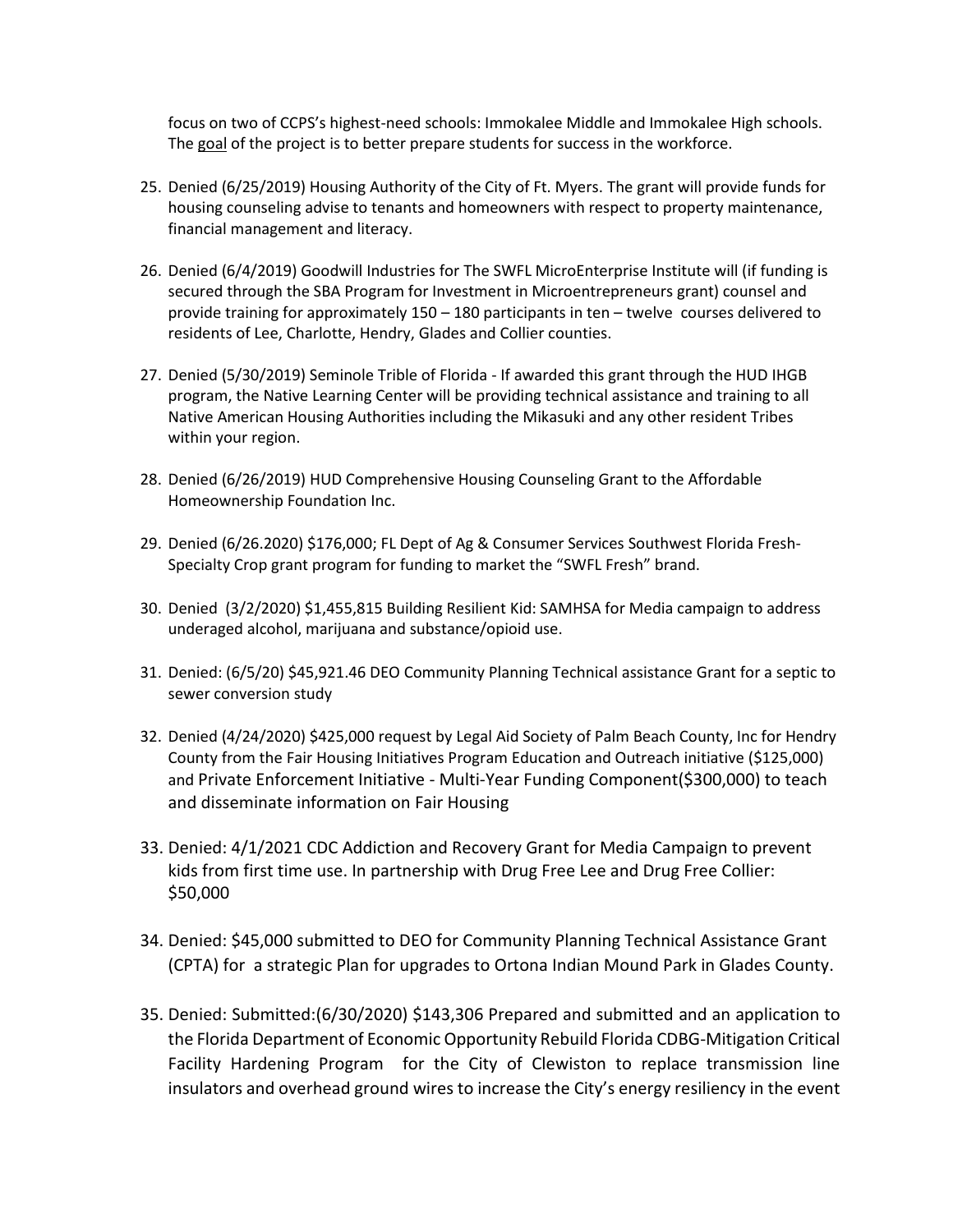of a major storm. The Southwest Florida Regional Planning Council will provide administrative services that will include reporting, grant management, closeout, contract and deliverable monitoring, and distribution of funds.

- 36. Denied: CDBG-MIT GIP Program The SWFRPC prepared an application for the City of Clewiston to apply to the Florida Department of Economic Opportunity Rebuild Florida General Infrastructure Program to storm harden portions of its transmission and distribution lines, therefore increasing energy resiliency in the community. The City will be requesting \$682,000 in funding from the program.
- 37. Denied: Submitted (6/30/2020) \$3,141,031, Prepared and submitted an application for the City of Clewiston for the DEO CDBG-DR Infrastructure Repair Program Cycle 2 to make upgrades to the City's wastewater treatment facility. Facility upgrades will include the installation of a new 300kw generator, the installation of bypass pumps, and the planning and installation of a new pump station. The Southwest Florida Regional Planning Council will provide administrative services that will include reporting, grant management, closeout, contract and deliverable monitoring, and distribution of funds.
- 38. Denied: 2/2021 FL Dept. Of Agriculture- Specialty Crop, SWFL Fresh Choose Local Choose Fresh Marketing Project requesting \$207,000.
- 39. Denied: 01/2022 \$460,000 EDA ARPA BBBRC for Phase I: Developing an Inland Port system in Rural Southern Florida.

\_\_\_\_\_\_\_\_\_\_\_\_\_\_\_\_\_\_\_\_\_\_\_\_\_\_\_\_\_\_\_\_\_\_\_\_\_\_\_\_\_\_\_\_\_\_\_\_\_\_\_\_\_\_\_\_\_\_\_\_\_\_\_\_\_\_\_\_\_\_\_\_\_\_\_\_\_\_

Awarded: \$4,706,324.25

Pending: \$16,417,565

Denied: \$9,998,163.46

Underdevelopment: NA